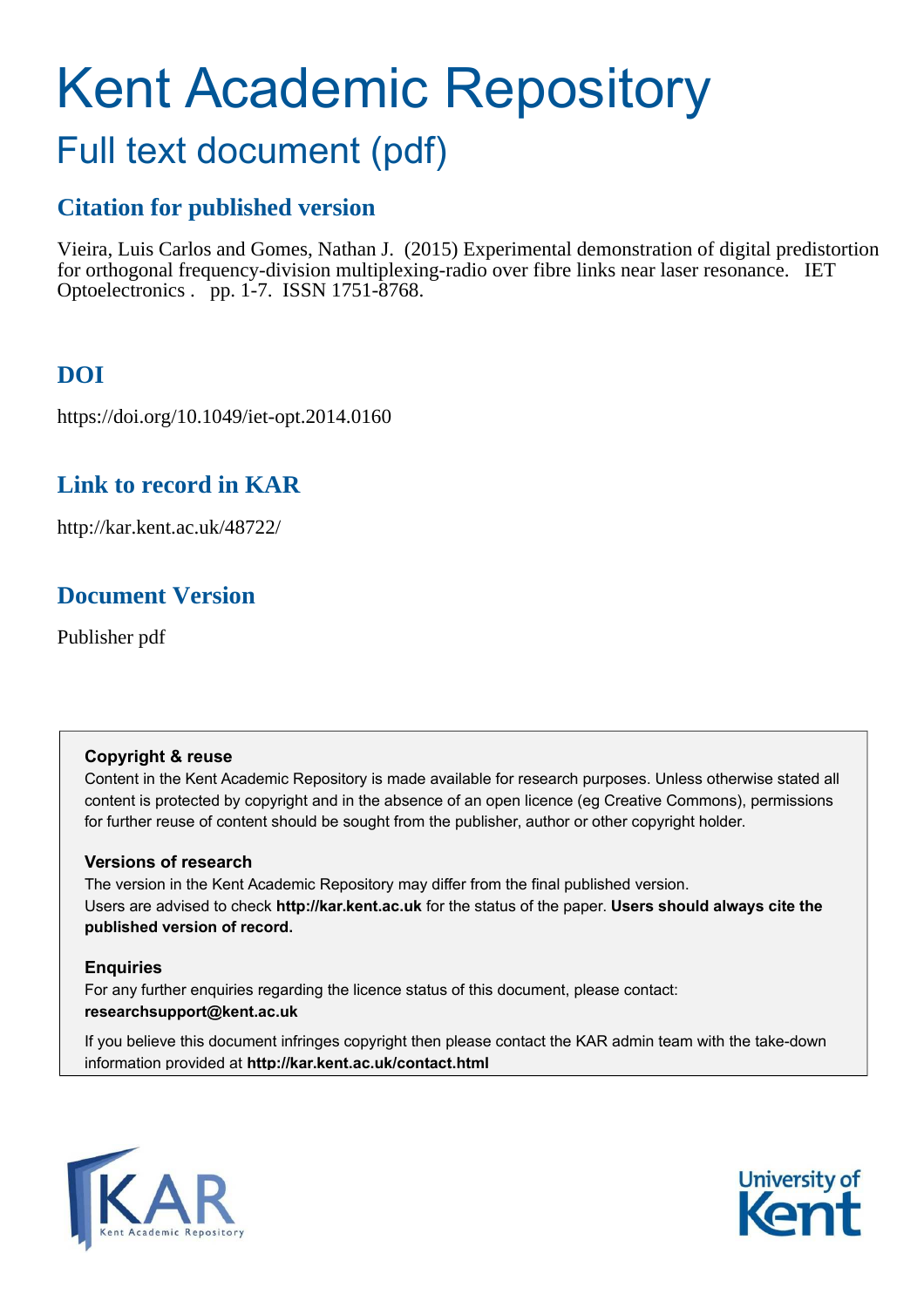

## <span id="page-1-0"></span>Experimental demonstration of digital predistortion for orthogonal frequencydivision multiplexing-radio over fibre links near laser resonance

Luis Carlos Vieira<sup>1,2 $\boxtimes$ </sup>, Nathan Joseph Gomes<sup>1</sup>

<sup>1</sup>Broadband and Wireless Communications Group, University of Kent, Canterbury, Kent, CT2 7NT, UK <sup>2</sup>Department of Electronics, Federal University of Technology – Paraná (UTFPR), Curitiba, 80230-901, Brazil ✉ E-mail: vieira@utfpr.edu.br

ISSN 1751-8768 Received on 10th November 2014 Revised on 16th January 2015 Accepted on 21st February 2015 doi: 10.1049/iet-opt.2014.0160 www.ietdl.org

Abstract: Radio over fibre (RoF), an enabling technology for distribution of wireless broadband service signals through analogue optical links, suffers from non-linear distortion. Digital predistortion has been demonstrated as an effective approach to overcome the RoF non-linearity. However, questions remain as to how the approach performs close to laser resonance, a region of significant dynamic non-linearity, and how resilient the approach is to changes in input signal and link operating conditions. In this work, the performance of a digital predistortion approach is studied for directly modulated orthogonal frequency-division multiplexing RoF links operating from 2.47 to 3.7 GHz. It extends previous works to higher frequencies, and to higher quadrature amplitude modulation (QAM) levels. In addition, the resilience of the predistortion approach to changes in modulation level of QAM schemes, and average power levels are investigated, and a novel predistortion training approach is proposed and demonstrated. Both memoryless and memory polynomial predistorter models, and a simple off-line least-squares-based identification method, are used, with excellent performance improvements demonstrated up to 3.0 GHz.

#### 1 Introduction

Digital predistortion has been demonstrated as a compensation approach (at baseband) to overcome one of the most significant constraints of radio over fibre (RoF) technology as a transmission infrastructure option for wireless broadband access services – the RoF system non-linearity  $[1-7]$  $[1-7]$  $[1-7]$  $[1-7]$  $[1-7]$ .

The analogue transmission in RoF systems enables simplification of remote antenna units (RAUs), with most of the signal processing performed at central base stations or central units (CUs) and at mobile terminals. Thus, small and lightweight RAUs can be used, which are less expensive than conventional base stations and can significantly reduce costs of site acquisition or leasing, and power consumption [[8](#page-6-0), [9\]](#page-6-0). In addition, the link transparency and the centralised processing also make network enhancements easier through only upgrading hardware/software at the central base stations [\[10](#page-6-0)].

The non-linearity of directly modulated RoF links comes mainly from the laser diode. Both third-order intermodulation distortion and relative intensity noise of lasers are frequency dependent, peaking at the relaxation frequency [[11\]](#page-6-0). Orthogonal frequency-division multiplexing (OFDM) signals, commonly used in modern wireless systems, are particularly vulnerable to the link non-linearity, because of the high peak-to-average power ratio (PAPR) in their signal envelopes [\[12](#page-6-0)]. Thus, the RoF non-linearity may need to be compensated to achieve high dynamic range.

With digital predistortion, adaptive signal processing techniques are used to model, track and compensate the composite effects of the link non-linearity without the need for focusing on the characterisation of specific link components [\[1\]](#page-6-0). In seminal works, the performance of digital predistortion for directly modulated RoF links was evaluated by simulation using a non-linear RoF model [\[1,](#page-6-0) [3\]](#page-6-0). This model was extracted from measurements on a 1.8-GHz DFB RoF link of 2.2-km length and using a single-carrier quadrature phase shift keying input signal. The same model was used for the predistortion studies reported in [[4](#page-6-0)].

The application of a memory-polynomial-based digital predistortion approach to directly modulated RoF links was introduced in [\[7\]](#page-6-0), and experimentally demonstrated in [\[5,](#page-6-0) [6\]](#page-6-0). In [[5](#page-6-0)], a preliminary result was reported, with mainly static RoF non-linearity reduced. Comparisons of adaptive algorithms and hardware implementation for the predistorter were considered in [[6](#page-6-0)], with the RoF static non-linearity and the memory effects considerably reduced. In both [\[5,](#page-6-0) [6](#page-6-0)], however, the experiments were carried out only for a 6.25-MHz bandwidth OFDM signal, a quadrature amplitude modulation (QAM) level of 64, and at an intermediate frequency (IF) of 50 MHz. Moreover, the predistortion was tested for cases of only one [\[5\]](#page-6-0) and two [\[6\]](#page-6-0) average power levels. Error vector magnitude (EVM) results for the digital predistortion scheme applied to a 2.47-GHz OFDM-RoF link were recently reported [[13\]](#page-6-0). However, those results were obtained from only one power level case and using only a QAM modulation level of 64. Thus, it is important to further demonstrate the predistortion performance for a wider range of experimental conditions and input signal parameters.

The work reported here represents a more complete demonstration of the memory polynomial predistortion approach to OFDM-RoF links compared with our previous works [\[5,](#page-6-0) [6,](#page-6-0) [13\]](#page-6-0). The novelty of the current work is summarised as follows: (1) the predistortion scheme is now tested significantly closer to (and around) the laser resonance frequency – it is well known that laser dynamic non-linearity peaks at resonance; (2) the first demonstration of the predistortion scheme for directly modulated RoF links using a 2048 IFFT size OFDM signal and 256 QAM modulation is achieved; (3) a high-power-level predistortion training approach is proposed and demonstrated; (4) the resilience of the predistortion approach to changes in modulation level of QAM schemes, and changes in average power levels are also studied. This resilience is important considering that, in such an off-line predistortion training scheme, the predistorter would not be trained continuously.

This paper is organised as follows. In Section 2, the performance metrics used in this work are defined. Then, the predistorter model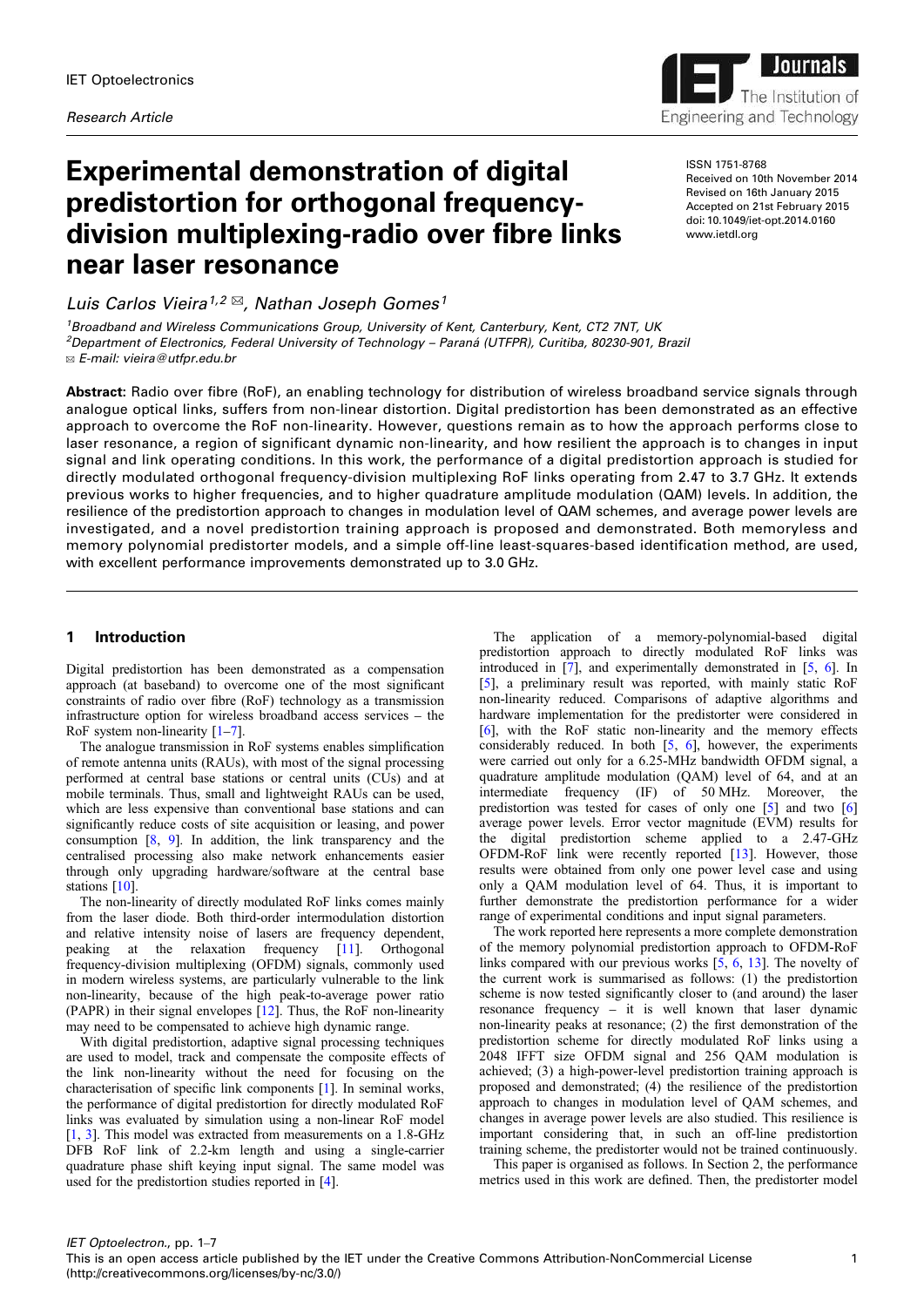<span id="page-2-0"></span>and identification method are discussed and the experimental setup presented in Section 3. In Section 4, the performance of OFDM-RoF links with digital predistortion are presented and discussed. Additional issues regarding linearisation of RoF systems are discussed in Section 5. Finally, the conclusions are presented in Section 6.

#### 2 Performance metrics

To measure in-band signal performance in this work, we use the EVM – a metric commonly used in wireless communication standards [[14,](#page-6-0) [15\]](#page-6-0). In this work, the EVM is calculated by

$$
EVM_{\text{rms}} = \sqrt{\frac{(1/N)\sum_{k=1}^{N} (I_k - \overline{I}_k)^2 + (Q_k - \overline{Q}_k)^2}{(1/N)\sum_{k=1}^{N} (I_k^2 + Q_k^2)}}
$$
(1)

where  $I_k$  is the in-phase ideal reference value of the *k*th symbol,  $Q_k$  is the quadrature ideal reference value of the  $k$ <sup>th</sup> symbol,  $I_k$  is the in-phase measured value of the  $k$ <sup>th</sup> symbol,  $Q_k$  is the quadrature measured value of the *k*th symbol and *N* is the length of the input vector. It should be noted that EVM can be calculated as either an equalised or unequalised value. In this work, as the focus is to observe the performance improvement in the RoF link because of the predistortion scheme only, no equalisation is applied to the output data sequence.

A widely used measure of spectral regrowth for communication systems is the adjacent channel power ratio (ACPR), a measurement of the effect of distortion components lying outside the signal bandwidth. The definition of ACPR depends on the system standard. Generally, it relates the ratio of the power in the adjacent channel (or out-of-band power) to the power in the channel under consideration (in-band power) [[16\]](#page-6-0). The ACPR is given by

ACPR = 
$$
\frac{\int_{f_3}^{f_4} S_{xx}(f) df}{\int_{f_1}^{f_2} S_{xx}(f) df}
$$
 (2)

where  $f_1$  and  $f_2$  are the frequency limits of the channel under test,  $f_3$ and  $f_4$  are the frequency limits of the adjacent channel, and  $S_{xx}(f)$  is the power spectral density (PSD) of the measured signal. In this work, the ACPR results are calculated by (2) with the channel under test and adjacent channels measured in a 18-MHz bandwidth and the lower and upper adjacent channels centred at −19 MHz and 19 MHz offset from the carrier frequency of the channel under test, respectively. All the EVM and ACPR results reported are averaged for 20 OFDM symbols.

#### 3 Predistortion approach

In Fig. [1,](#page-1-0) a block diagram illustrating the digital predistortion scheme for RoF links is shown, considering the downlink direction. The digital predistorter, inserted before the RoF link (in baseband), is trained for executing the inverse function of the RoF link non-linearity so that the complete system is linearised. In the scheme of Fig. [1](#page-1-0), the predistorter training block estimates the coefficients of the predistorter by comparing a feedback signal from the RAU with the original input signal. As a feedback connection, either a dedicated (linear) link or the RoF uplink can be used. If the latter option is chosen, there is no need to design/ add any extra RoF link nor any related electronic converters at the central base station. However, the non-linearities that stem from the RoF uplink itself may need to be compensated [[7](#page-6-0)].

The indirect learning architecture [\[17](#page-6-0)] is commonly used for predistortion identification (training) schemes [[2,](#page-6-0) [6,](#page-6-0) [18](#page-6-0)]. With this architecture, and assuming that the system non-linearity does not change rapidly with time, it is possible to implement the predistortion training off-line. It is important to consider field implementation of the predistorter: the complexity and cost of the compensation scheme can be reduced if the predistorter is trained in such an off-line manner as it eliminates the need for implementing parameter-estimation algorithms in hardware [[19\]](#page-6-0). This refers only to the implementation of the predistorter training block in Fig. [1](#page-1-0). In the diagram of Fig. [1,](#page-1-0) when the error *e*(*n*) between the predistorter output  $z(n)$  and the predistorter training block output  $\hat{z}(n)$  is minimised, the predistorter coefficients are estimated by the training block, and are then used for updating the predistorter. For demonstration purposes the digital predistorter block might process the input data in software (off-line). In a real system, however, it would be done through a real-time hardware implementation.

In this work, the predistortion identification scheme is based on the indirect learning architecture, with a specific in-house time alignment algorithm (see Section 3.2) in conjunction with the off-line least squares (LS) method (see Section 3.1) used. The methodology used for 'training' the predistorter is similar to that used for 'modelling' of RoF link distortion in [[20\]](#page-6-0). However, no predistortion scheme was tested in [[20\]](#page-6-0).

#### 3.1 Predistorter model and its identification

In this work, a memory polynomial structure has been chosen as the predistorter model. The memory polynomial is considered to be one of the most powerful and robust models for both direct and inverse modelling of power amplifier non-linearity [[21\]](#page-6-0). This model captures memory effects with lower number of coefficients compared with the more general Volterra model and can be estimated using a simple, least-squares method [[18\]](#page-6-0). It should be noted that, for RoF links, a memoryless model may not be able to describe the electro-optical conversion process properly [[22\]](#page-6-0). An additional advantage, considering the realisation of the off-line



Fig. 1 *Block diagram of digital predistortion approach*  $G = \text{RoF}$  link gain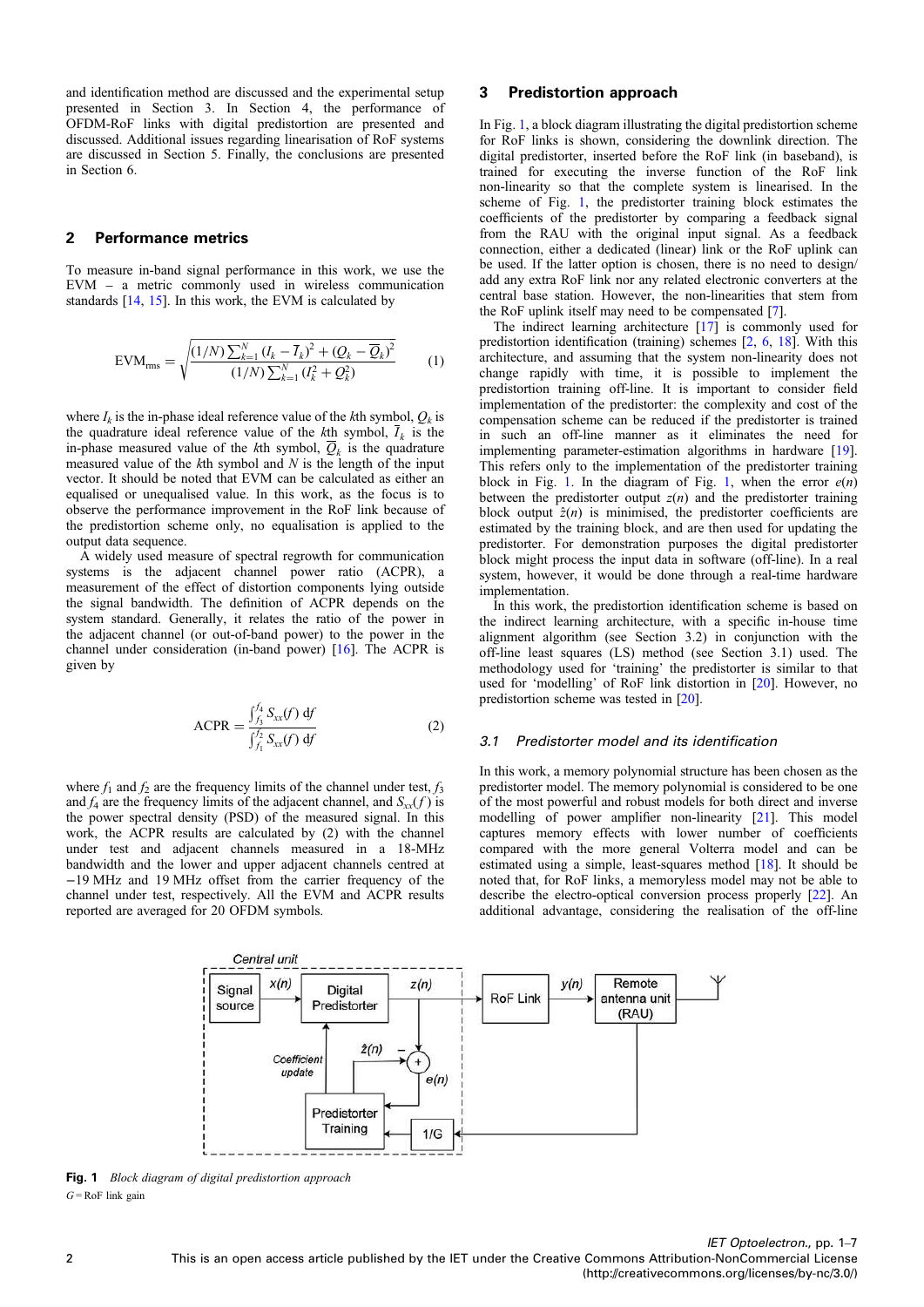<span id="page-3-0"></span>

Fig. 2 *Experimental setup for digital predistortion of OFDM RoF links*  $PD = Photodiode$ 

predistortion experiments, is the fact that the memory polynomial model can be easily converted to a memoryless polynomial one, allowing the same algorithm to be used for comparative experiments between the memory and memoryless predistortion approaches. In the diagram shown in Fig. [1](#page-1-0), the predistorter output  $z(n)$  is given by [\[18](#page-6-0)]

$$
z(n) = \sum_{k=1}^{K} \sum_{q=0}^{Q} c_{kq} x(n-q) |x(n-q)|^{k-1}
$$
 (3)

where  $x(n-q)$  is the input signal delayed by *q* sample periods, *K* is the nonlinearity order,  $Q$  is the memory length and  $c_{kq}$  are the predistorter coefficients. The predistorter identification procedure is based on the LS method and is described below, following the explanation in [\[18](#page-6-0)].

At first, let us collect the coefficients  $c_{ka}$  into a vector  $c$  as in

$$
\mathbf{c} = \begin{bmatrix} c_{10}, \dots, c_{K0}, \dots, c_{1Q}, \dots, c_{KQ} \end{bmatrix}^{\mathrm{T}}
$$
 (4)

Each component of the coefficient vector  $c$  is associated with a signal whose time samples over the period *N* are collected into the vector

$$
U_{kq} = \left[ u_{kq}(n), u_{kq}(n+1), ..., u_{kq}(n+N-1) \right]^{T}
$$
 (5)

in which

$$
u_{kq}(n) = \frac{y(n-q)}{G} \left| \frac{y(n-q)}{G} \right|^{k-1} \tag{6}
$$

where  $v(n-q)$  is the RoF output signal delayed by *q* sample periods and *G* is the RoF link gain (see Fig. [1](#page-1-0)).

Assembling all vectors  $U_{kq}$  into a matrix  $U$  such that the model can be compactly expressed as

$$
\hat{z} = Uc \tag{8}
$$

where  $\hat{z}$  is an  $N \times 1$  vector that represents an estimate of the actual

vector z. The estimation vector error for a block of *N* samples is

$$
e = z - \hat{z} \tag{9}
$$

Finally, the least-squares solution that minimises the error is given by

$$
c = \left(U^{\mathrm{H}}U\right)^{-1}U^{\mathrm{H}}z\tag{10}
$$

where  $[\cdot]^H$  denotes complex conjugate transpose.

#### 3.2 Experimental setup

The setup used for the predistortion performance experiments is depicted in Fig. [2](#page-2-0). The OFDM signal is set either with 256- or 2048-point IFFT size, 18-MHz bandwidth (total). Four times oversampling is employed. Modulation levels of 16, 64 or 256 QAM are used. The OFDM signal is modulated onto RF carrier frequencies of 2.47, 2.6, 2.8, 3.0 or 3.7 GHz by an Agilent E4438C VSG and transmitted through the RoF link. Even the lowest-used RF carrier frequency is higher than that used in [\[1,](#page-6-0) [3](#page-6-0), [4](#page-6-0)] and significantly higher than the IF carrier frequency employed in [[5](#page-6-0), [6\]](#page-6-0). At the link output, an Agilent E4440A spectrum analyser and Agilent 89600 VSA software are used to measure the output signal. The RoF link consists of a directly modulated 1311-nm DFB laser, model EmCore 1935F, a 20-km length single-mode optical fibre and an Appointech InGaAs PIN photodiode with (3-dB RF) bandwidth of 4.3 GHz and responsivity around 1 A/W. The laser, which has a threshold current of 8 mA and slope efficiency of 0.18 W/A, is set at a bias current of 30 mA where its output power is around 4 mW and its relaxation resonance is around 3.8 GHz. A 17-dB amplifier, model SHF Communication Technologies SHF 824, with frequency range from 30 kHz to 30 GHz and 1-dB compression point of 26 dBm (output) is used to drive the laser into its nonlinear region. In [\[7\]](#page-6-0), we studied adaptive predistortion schemes for the joint compensation of RoF and power amplifier non-linearities. In the current work, the impact of the amplifier on the overall link performance is neglected since the amplifier operates within its linear region for the signal PAPRs and average power levels used.

The predistortion experiments were carried out in two steps: a training phase, for predistorter parameter identification; and a testing phase, for comparison of the non-predistorted against the

$$
U = \begin{bmatrix} u_{10}(n) & \cdots & u_{K0}(n) & \cdots & u_{1Q}(n) & \cdots & u_{KQ}(n) \\ u_{10}(n+1) & \cdots & u_{K0}(n+1) & \cdots & u_{1Q}(n+1) & \cdots & u_{KQ}(n+1) \\ \vdots & \vdots & \ddots & \vdots & \vdots & \vdots \\ u_{10}(n+N-1) & \cdots & u_{K0}(n+N-1) & \cdots & u_{1Q}(n+N-1) & \cdots & u_{KQ}(n+N-1) \end{bmatrix}
$$
(7)

IET Optoelectron., pp. 1–7

This is an open access article published by the IET under the Creative Commons Attribution-NonCommercial License 3 (http://creativecommons.org/licenses/by-nc/3.0/)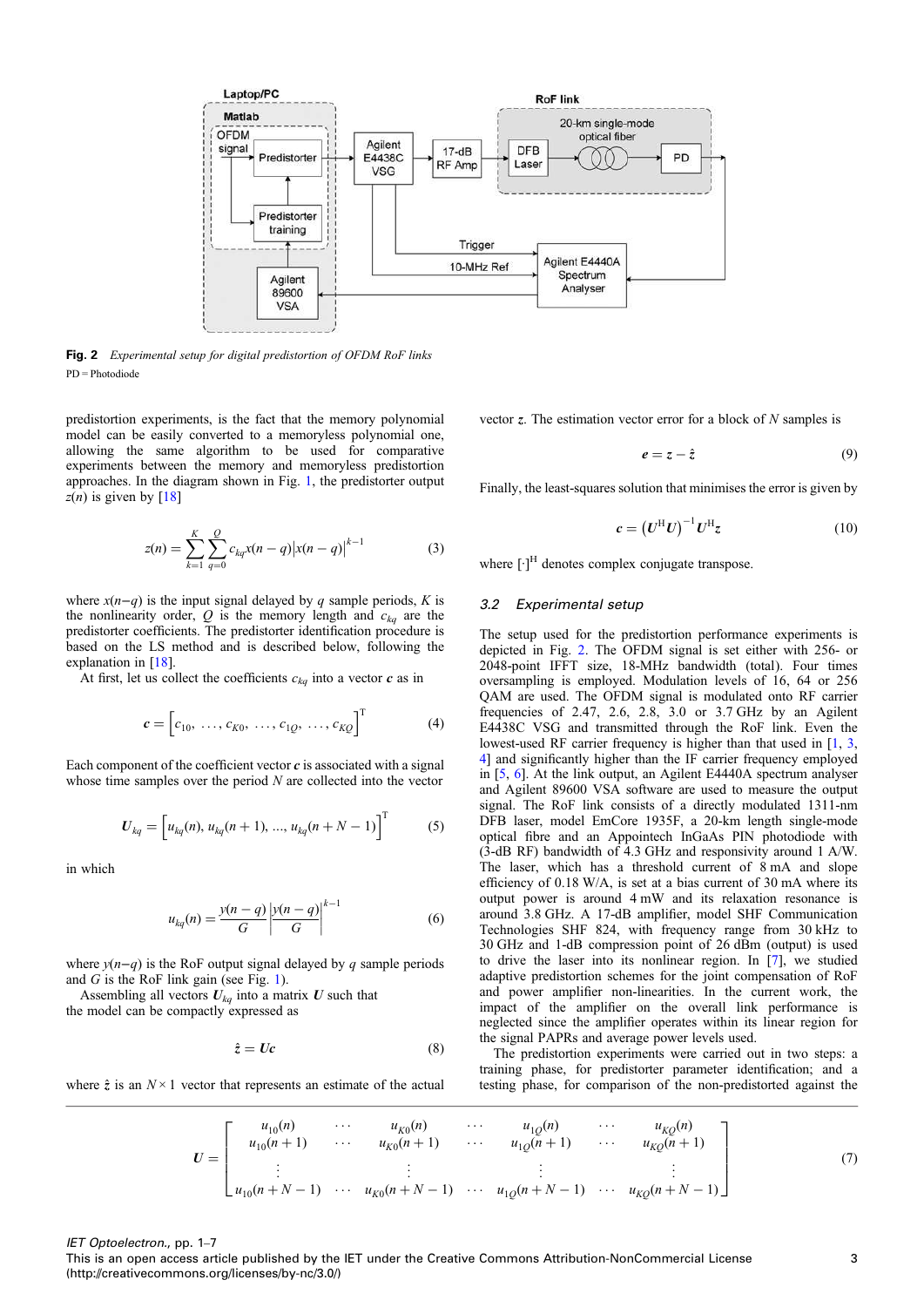<span id="page-4-0"></span>predistorted link performances. It should be noted that two different pseudo-random data sequences for the OFDM signals were used for each phase.

The time delay between the input and output baseband signals needs to be accurately estimated and compensated before predistorter identification [\[23](#page-6-0)]. In the current work, the time-domain input-output OFDM signals are time-aligned using an in-house alignment algorithm in Matlab. This algorithm is based on the cross-correlation between the input-output signals for time-delay estimation and includes interpolation for a better accuracy. The interpolation was applied to the four times oversampled signals, increasing their sampling rate for the identification by 10. This is a low-pass interpolation technique performed by inserting zeros between the original data values and then applying a low-pass finite impulse response filter [\[24](#page-6-0)]. A fine alignment between the input-output signals is achieved by estimating the delay between the input-output interpolated data via cross-correlation and then time shifting one of the data sequences. Then, the sampling rate of the time-aligned signals is returned to the original value by using a decimation technique by which the data sequences are low-pass filtered and then down-sampled. After the alignment procedure, the predistorter coefficients of (3) are estimated in the predistorter training block (Fig. [2](#page-2-0)) using the LS-based identification algorithm described in Section 3.1.

For the testing phase, the predistorter coefficients obtained in the training phase are used in the predistorter block for generating the predistorted OFDM signal (in Matlab). This signal is then downloaded to the VSG and transmitted through the RoF link, with the performance of the predistorted link compared against that of the non-predistorted link.

#### 4 Digital predistortion results

#### 4.1 Predistortion performance and RF input power

In this section, experimental and simulation studies considering the effects of the average RF power level on the digital predistortion performance for directly modulated RoF links are reported. Two sets of experiments are reported each using a different predistortion training scheme. The OFDM signal is set with 256-point IFFT size and has a baseband PAPR of around 9.5 dB. The data modulation level is 64 QAM. The experiments were carried out at the RF frequency of 2.47 GHz and the average power range (at the laser input) from –2 to 3 dBm. This range is chosen (and is specific to this laser/link) because the non-linearity has insignificant effect on EVM below -2 dBm, while above 3 dBm we know that the non-linearity is so significant that it would require very complex and cumbersome predistortion, if it is possible at all. Nevertheless, the possibility of extending the operational range by a few dB can have significant benefits on the overall system design and performance. We note that the average power range used in this work is 2 dB wider than that used in our previous work [\[6\]](#page-6-0). The frequency of 2.47 GHz is used to demonstrate the predistortion approach within the band of WiFi and WiMAX networks. The performance results are for the predistorter model of (3) with *Q* set to either 0 or 2 and *K* set to 7.

The measured EVM results are shown in Fig. [3,](#page-3-0) including the predistorted EVMs for a conventional training approach and for a novel, high-power-level predistortion training approach. The non-predistorted EVM increases from 3.3 to 10.6% with increase in the average RF input power. For each training approach, the memory polynomial predistorter  $(Q=2)$  performs better than the memoryless one  $(Q=0)$ , although the differences are not very significant.

Let us consider, at first, the conventional training approach (labelled as 'Training A' in Fig. [3\)](#page-3-0). Here, the predistorter is trained from the measurements at each average RF power level, that is, the predistorter coefficients are updated for each input power case. With this training approach and up to the power level of 1 dBm, the predistorted EVM is more than halved. Thus, the EVM results in Fig. [3](#page-3-0) show that the conventional predistortion training



Fig. 3 *Measured EVM results due to RF input power for the RoF output without predistortion, with memoryless*  $(O = 0)$  *and memory*  $(O = 2)$ *predistortion*

Conventional (Training A) against high-power-level (Training B) predistortion training approaches

RF carrier = 2.47 GHz, PAPR (input signal) = 9.5 dB, *K* = 7

technique can improve the RoF link performance very well up to some degree of link distortion. Additional predistortion tests were carried out using  $Q = 2$  and  $K = 11$  and with  $Q = 16$  and  $K = 11$ , with the same EVM results obtained as for  $Q=2$  and  $K=7$ (within 0.1% of accuracy). The performance improvement becomes less significant for very highly distorted links, this is because of the limitations of: (1) the power-series based models in representing highly distorted systems (e.g. a hard-clipped system); (2) the off-line predistortion training approach in dealing with fast changes in link non-linearity, for example because of laser gain drift; (3) the measurement system in accurately characterising the system non-linearity. This accuracy is limited by the linearity and bandwidth of the measurement system [[23\]](#page-6-0).

Some simulation results are reported in Fig. [4,](#page-3-0) for a comparison with the measured results. To obtain the simulated EVMs, a memory polynomial model (with  $Q = 2$  and  $K = 7$ ) was extracted from the measured data at 3-dBm power level, using the behavioral modelling approach [[12,](#page-6-0) [20\]](#page-6-0). This model was then used to simulate the RoF link non-linearity at the six power level cases by scaling the input signal accordingly. Finally, the predistorted RoF link was simulated by inserting the predistorter model of (3) before the RoF model. The predistorter model was trained for each power level case, with  $Q = 2$  and  $K = 7$ , using the identification method described in Section 3. As shown in Fig. [4](#page-3-0), there is an excellent match between simulated and measured EVMs.

In a real system, the signal levels may fluctuate leading to variations in the degree of the distortion experienced through the RoF link. Thus, it is unclear how well the predistortion scheme will work (at least until re-trained) when this occurs. To



Fig. 4 *Measured against simulated EVM results due to RF input power for the RoF output without predistortion and with memory predistortion (Q = 2)* Predistorter trained for each power level case (conventional training) RF carrier = 2.47 GHz, PAPR (input signal) = 9.5 dB, *K* = 7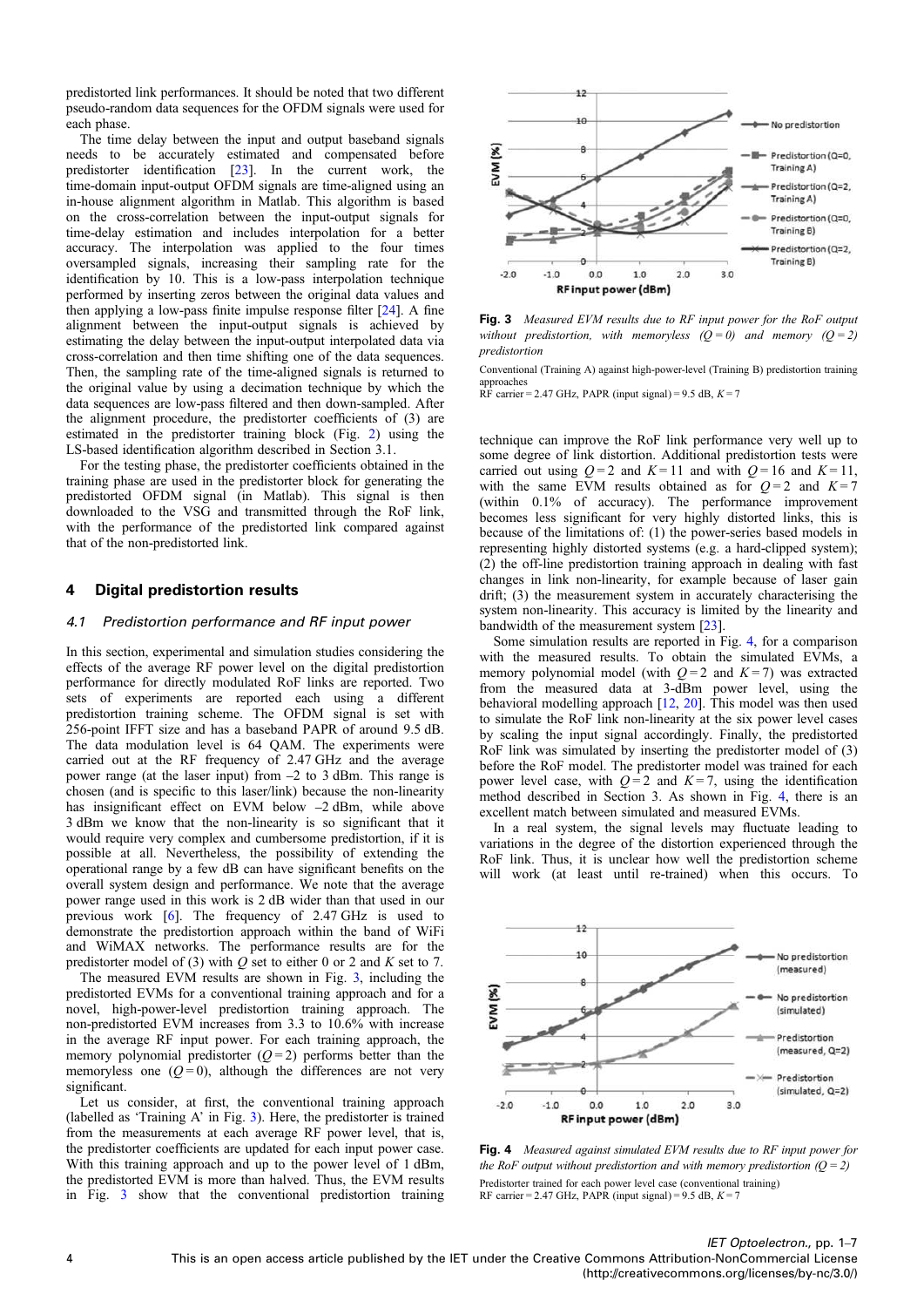<span id="page-5-0"></span>investigate this issue and in an attempt to further improve the digital predistortion performance, the high-power-level predistortion training approach is proposed and demonstrated. With this approach, the predistorter is trained for a single, high average RF power level at the laser input, and the coefficients obtained are applied to compensate a RoF link operating at lower power levels. To the best of the authors' knowledge, this is the first demonstration of such a predistortion training approach to RoF systems.

Considering the EVM results for the high-power-level predistortion training approach in Fig. [3](#page-3-0) (labelled as 'Training B'), the predistorter coefficients are obtained with the RF average power set to 4 dBm at the laser input. This training approach allows for better predistortion performance when the link distortions are high, such as for the 1-, 2- and 3-dBm power level cases. However, the predistortion performance degrades for the lower power level cases. We analysed the input-output characteristics of the predistorted link and observed that the predistorter actually overcompensates the RoF link for the power level cases of  $-2$ ,  $-1$  and 0 dBm. The EVM results for the high-power-level training also show that the off-line predistortion training approach can cope with some range of RF drive level variation at the laser input, as long as the requirement is to meet a particular level of EVM rather than its absolute minimisation.



Fig. 5 *Measured PSD plots of the RoF link output without predistortion, with memoryless (Q = 0) and memory (Q = 2) predistortion* RF carrier = 2.47 GHz, RF input power = 1 dBm. Predistorter trained at *a* 1 dBm *b* 4 dBm

Table 1 EVM and ACPR results at higher RF carrier frequencies

| RF carrier, GHz              | 2.6      | 2.8      | 3.0      | 3.7      |
|------------------------------|----------|----------|----------|----------|
| non-predistorted EVM, %      | 4.4      | 4.1      | 5.9      | 13.2     |
| predistorted EVM, %, $Q = 0$ | 3.1      | 2.8      | 1.9      | 11.0     |
| predistorted EVM, %, $Q = 2$ | 1.6      | 1.6      | 1.7      | 10.8     |
| non-predistorted lower/      | $-35.5/$ | $-35.4/$ | $-31.0/$ | $-21.7/$ |
| upper ACPR, dBc              | $-35.9$  | $-35.0$  | $-31.0$  | $-20.9$  |
| predistorted lower/upper     | $-47.5/$ | $-46.0/$ | $-45.5/$ | $-23.9/$ |
| ACPR, dBc, $Q=0$             | $-47.5$  | $-46.4$  | $-43.7$  | $-23.2$  |
| predistorted lower/upper     | $-47.2/$ | $-46.7/$ | $-45.0/$ | $-23.9/$ |
| ACPR, dBc, $Q = 2$           | $-47.3$  | $-46.8$  | $-44.7$  | $-23.1$  |
|                              |          |          |          |          |

Predistorter trained for each frequency case. PAPR (input signal) = 9.5 dB.

Significant reductions in the level of spectral regrowth because of digital predistortion can be seen in the PSD plots of Fig. [5](#page-4-0). These spectra are for the 1-dBm power level case, with the predistorter trained for a drive level of either 1 or 4 dBm at the laser input, shown in Figs. [5](#page-4-0)*a* and *b*, respectively. It should be noted that similar spectral performance is achieved by both the memoryless  $(Q=0)$  and memory  $(Q=2)$  predistorter models. For the experimental case of Fig. [5,](#page-4-0) the high-power-level predistortion training (Fig. [5](#page-4-0)*b*) gives better results compared with the conventional training approach (Fig. [5](#page-4-0)*a*). For example, the upper ACPR (integrated from 10 to 28 MHz) is reduced by 9.3 dB because of memory predistortion using the conventional training method while it is reduced by 17.2 dB using the high-power-level training approach.

A solution to improve the performance of the high-power-level predistortion training approach for OFDM-RoF links operating well below the predistortion training power level, that is, weakly distorted links, is now presented. In this proposal, the input signal is scaled down prior to the signal being processed by the predistorter so that the average power is backed off from the nonlinear region of the predistorter characteristics. In this way, the predistortion effect on the input signal can be reduced, thus decreasing the overcompensation effect on the RoF link and improving the predistortion performance. We note that the baseband signal is scaled up after the predistorter.

By using the simulation scheme previously described, we tested the scaled-down version of the high-power-level predistortion training approach for the power level cases of −1 and −2 dBm. The predistorter model was extracted from the measured data at 4-dBm power level, with  $Q = 2$  and  $K = 7$ . The signal power was reduced (just for passing through the predistorter) by 1 and 1.8  $dB$ for the −1- and −2-dBm power level cases, respectively, with the corresponding predistorted EVMs of 1.6 and 1.9% obtained. The dynamic range was not reduced using this approach as the (baseband) signal power was increased by the respective 1 and 1.8 dB after the predistorter. These EVM results are significantly better than the measured EVMs shown in Fig. 3 for the power level cases considered, indicating that the high-power-level predistortion training technique can be applied for a wide range of input powers by properly scaling the input signal.

#### 4.2 Performance at higher RF carrier frequencies

Experimental results at the frequencies of 2.6, 2.8 and 3.0 GHz are reported to demonstrate the digital predistortion scheme for the RoF link operating in a region of the laser response below (but not so far from) the laser resonance region. The measured frequency response of the 20-km length RoF link for the bias current of 30 mA is shown in Fig. 6, where it can be seen that the laser resonance is around 3.8 GHz. The predistortion approach was also tested within the laser resonance region at 3.7 GHz, as a special case. Considering that low-cost semi-conductor lasers are readily available with an upper modulation frequency limit of around 3 GHz [\[25](#page-6-0)] and that directly modulated RoF links are generally set up well below the laser resonance, the linearisation technique could make it possible to extend the maximum operating frequency of these low-cost RoF links. The OFDM signal, set with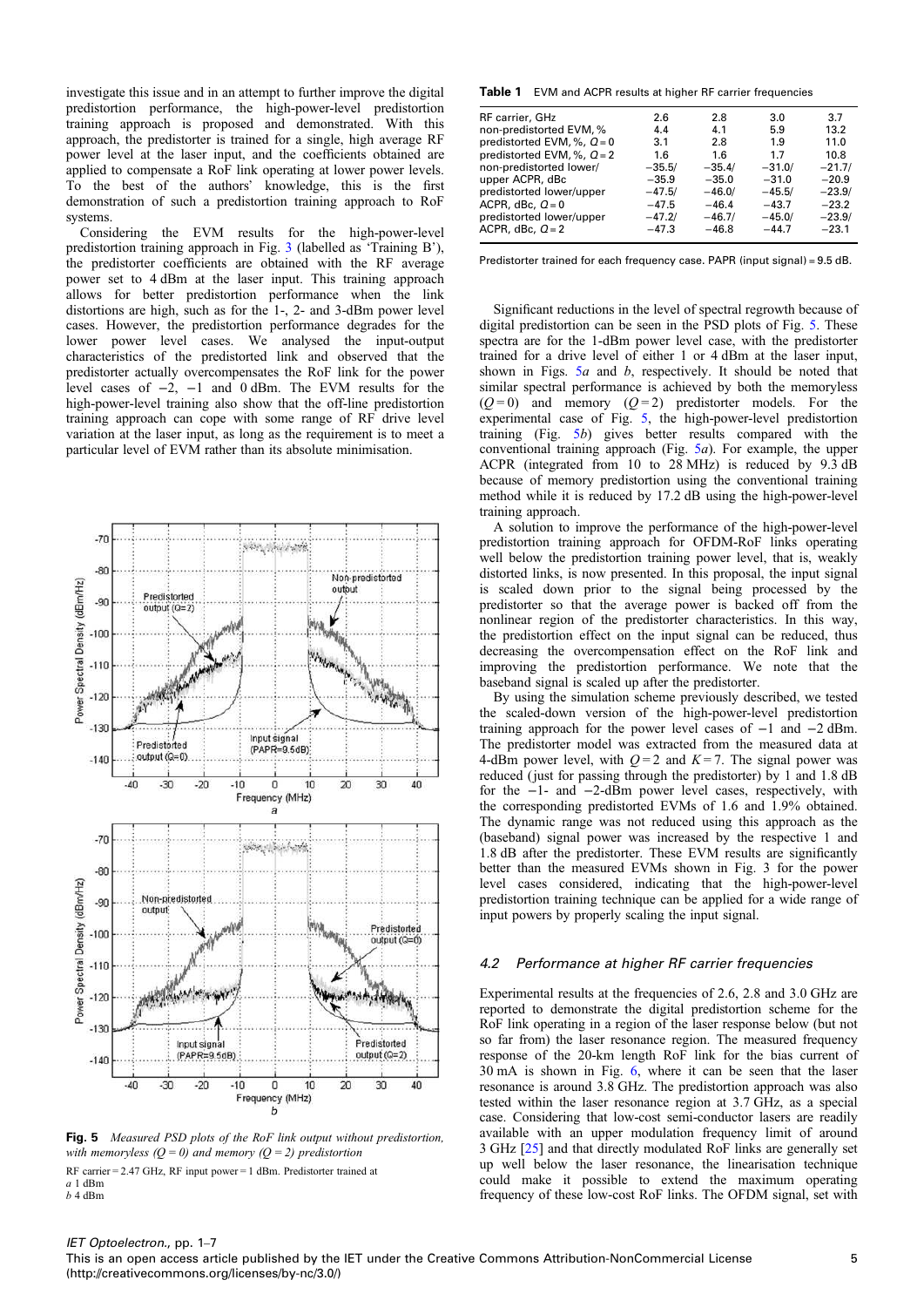<span id="page-6-0"></span>

Fig. 6 *Measured frequency response of the 20-km length RoF link* Bias current = 30 mA

256-point IFFT size, has a baseband PAPR of around 9.5 dB. The modulation level of 64 QAM is used. The predistorter model of (3) is set either with  $Q=0$  or  $Q=2$  and with  $K=7$ .

In Table [1](#page-4-0), the EVM and ACPR results for the higher frequency cases and for the average power level of 0 dBm at the laser input are listed. These results show that significant performance improvement can be achieved using the digital predistortion technique up to 3.0 GHz. At this frequency, for example, the EVM is reduced to less than a third because of the predistortion approach. In terms of EVM, better performance is achieved using the memory polynomial model as predistorter, especially for the 2.6- and 2.8-GHz cases for which the EVM results are almost halved in comparison with the results using the memoryless polynomial model. In terms of ACPR metric, the digital predistorter performs quite similarly using either memory or memoryless polynomial models. This indicates that the memory polynomial predistorter is more effective in reducing in-band than out-of-band distortion. The excellent reduction in the RoF link spectral regrowth because of the digital predistortion approach can be seen in Fig. [7](#page-5-0), for the 3.0-GHz frequency case, as an illustrative example.

As shown in Table [1,](#page-4-0) only slight EVM and ACPR reduction is achieved at the frequency of 3.7 GHz. This can be explained by the fact that the polynomial model does not cope very well with the high level of link distortion around the laser resonance. We observed the link distortion by measuring the input-output characteristics of the RoF link at 3.7 GHz. Another predistortion



Fig. 7 *PSD plots of the 64-QAM/256-OFDM RoF link without predistortion, with memoryless (* $Q = 0$ *) and memory (* $Q = 2$ *) predistortion* RF carrier = 3.0 GHz, RF input power = 0 dBm

Table 2 EVM results for the 256-QAM/2048-OFDM RoF link

| RF input power, dBm     | 0.0 | 1.0 |
|-------------------------|-----|-----|
| non-predistorted EVM, % | 5.1 | 6.0 |
| (a) Predistorted EVM, % | 2.2 | 3.4 |
| (b) Predistorted EVM, % | 2.5 | 3.6 |

(a) Predistorter trained for a 256-QAM/2048-OFDM signal. (b) Predistorter trained for a 16-QAM/2048-OFDM signal. PAPR (input test signal) =  $10.7$  dB.

experiment was also carried out at 3.7 GHz with the average input power reduced by 1 dB. For this case, the non-predistorted EVM of 10.3% was significantly reduced to 4.4% using the memory-polynomial-based predistorter. Thus, these results indicate that the digital predistortion scheme can improve the link performance even at the laser resonance frequency, but performance is very dependent on the average RF input power. While this dependence also occurs for frequencies below the laser resonance, see for example the EVM results for 2.47 GHz in Fig. [3](#page-3-0), it is clear that the performance changes more dramatically at resonance.

#### 4.3 Predistortion experiments for 256-QAM/2048-OFDM RoF links

In modern wireless communications systems the QAM modulation scheme may be varied. For example, control/protocol overheads may be sent with lower QAM than user data, even for users with good wireless channel conditions. Thus, it is important to observe the performance of the digital predistortion technique for RoF links with the predistorter trained for a different QAM level than that of the signal to be predistorted. In this section, the performance of the digital predistortion approach applied to a 256-QAM/2048-OFDM RoF link using either 16-QAM or 256-QAM modulation level in the OFDM training signal are compared. The results also demonstrate the use of the digital predistortion scheme for RoF links transmitting with such high QAM level and large FFT size OFDM signals.

The experiments were carried out at the RF frequency of 2.47 GHz and average power levels of either 0 or 1 dBm at the laser input. The 256-QAM/2048-OFDM test signal has a baseband PAPR of around 10.7 dB. The EVM results are shown in Table [2](#page-5-0), with the predistorted EVMs for the 256-QAM/2048-OFDM training signal listed in the third row and for the 16-QAM/ 2048-OFDM training signal listed in the fourth row. These results are for a memory-polynomial-based predistorter trained for each average power level, with *Q* set to 2 and *K* set to 7. From Table [2](#page-5-0), it can be seen that similar EVM results are obtained using either the 16-QAM/2048-OFDM or the 256-QAM/2048-OFDM training signal, indicating that the digital predistortion approach is resilient to changes in the QAM modulation level.

#### 5 Further discussion

Considering the distortion compensation of bidirectional RoF links, asymmetric schemes using digital predistortion for the downlink direction and postdistortion for the uplink direction have been proposed [1, 7]. With this asymmetric approach, the compensation of the RoF up/downlink non-linearities is concentrated at the central base stations (in baseband) so that the increase in the complexity/cost of the RAUs is minimised. Another advantage of implementing the pre/postdistortion scheme is that a postdistorted uplink can be used as a linear feedback connection for training the predistorter [1].

It is worth noting that the impact of latency introduced by the predistorter on OFDM-RoF systems can be made insignificant. Latency depends on the number of predistorter coefficients and the hardware implementation. In the current work, the digital predistorter pre-processes the input signal in software (off-line). In [6], however, a fifth order predistorter was implemented in FPGA